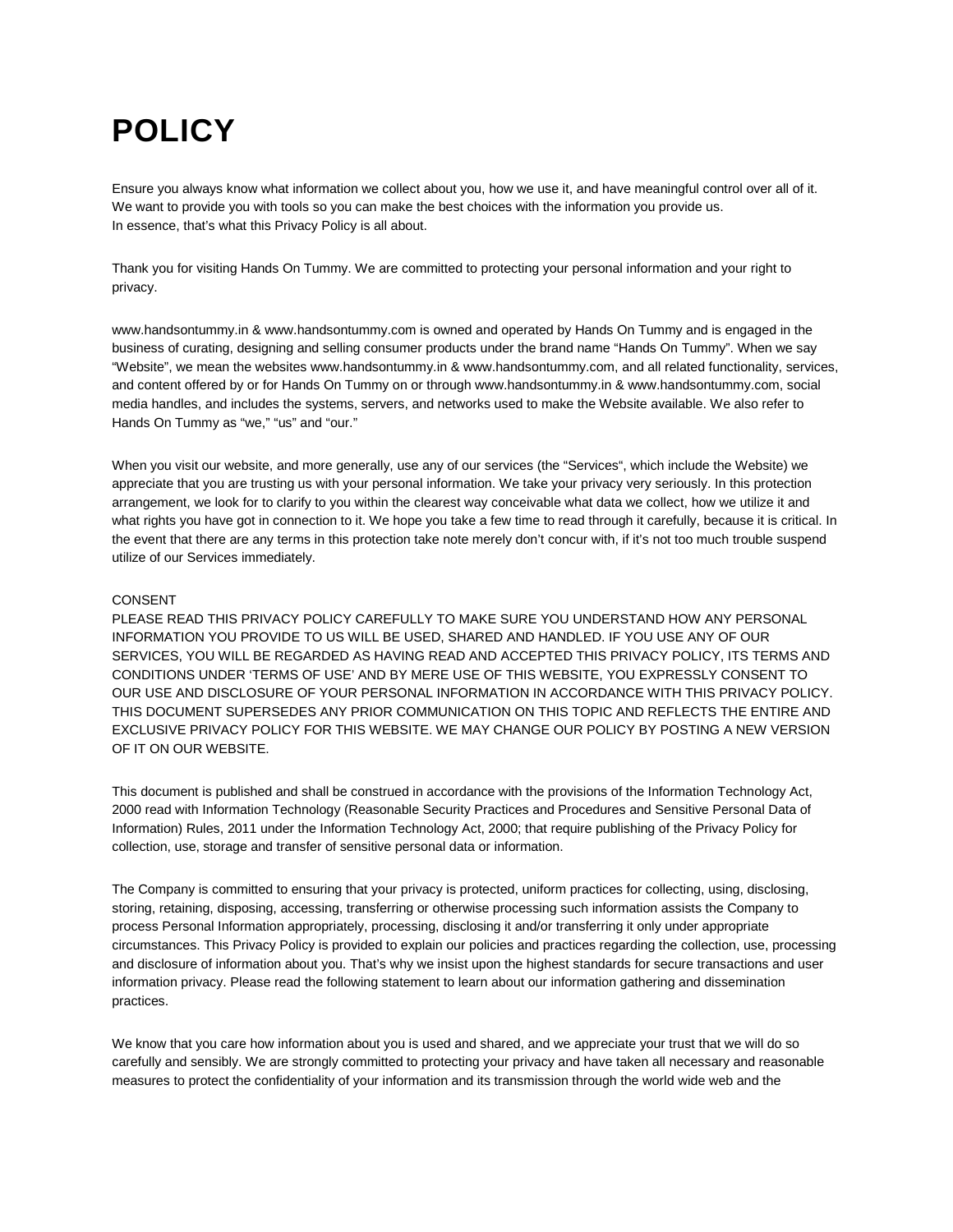Company shall not be held liable for disclosure of the confidential information when in accordance with this Privacy Policy. This Privacy Policy describes how we handle your personal information for our services on this Website.

#### **1. How and What information do we collect?**

1. We collect personal information that you voluntarily provide to us when you register on the Website, express an interest in obtaining information about us or our products and Services, when you participate in activities on the Website or otherwise when you contact us.

2. The personal information that we collect depends on the context of your interactions with us and the Website, the choices you make and the products and features you use. The personal information we collect may include the following:

\* payment information (such as a credit card number), and the security code associated with your payment instrument; \* financial information (e.g., last four digits of your debit or credit card number, billing history, billing address, card type, issuing bank, expiration date, card origin by country);;

- \* your age;
- \* your location information;
- \* your IP address;
- \* people, addresses and phone numbers listed in your Addresses;
- \* e-mail addresses of your friends and other people;
- \* content of reviews and e-mails to us;
- \* images, videos and other content collected or stored in connection with tickets and customer support;
- \* information and officially valid documents regarding identity and address information, including PAN numbers;
- \* credit history information; and
- \* corporate and financial information.

3. We do not intentionally collect any special categories of personal data (sensitive personal information) via our websites unless we are legally required to do so, for example, for recruitment purposes. Sensitive personal information includes: information revealing racial or ethnic origin; political opinions; religious or philosophical beliefs; trade-union membership; the processing of genetic or biometric data for the purpose of uniquely identifying a natural person; information concerning health; information concerning a natural person's sex life or sexual orientation; and in some cases, social security numbers or financial information.

4. If you choose to provide us with personal information, you consent to the transfer and storage of that information on our servers and use of your personal information as mentioned in the Privacy Policy.

5. You hereby authorize and permit the Company to disclose, from time to time, any information on or relating to you, to any of its subsidiaries or affiliates or to any governmental authority, statutory authority, judicial authority, associated partners, whether in India or any other jurisdiction, or any other third party or the Company's consultants, advisors or service providers or commercial partners, strictly in relation to the services provided by the Company, as provided in the Company's Privacy Policy, without requirement for any further consent from you at any point of time.

6. Like numerous businesses, we too collect data through treats and comparable advances. You'll be able discover out more approximately this in our Cookie Note and Policy. Cookies are small data files stored on your hard drive with websites. Among other things, cookies help us improve our Website, our marketing activities, and your experience. We use cookies to see which areas and features are popular and to count visits to our Website. Most Web browsers are set to accept cookies by default. If you prefer, you can choose to set your browser to remove cookies and to reject cookies. If you set your browser to reject cookies, some features will be unavailable. For more information on how to reject cookies, see your browser's instructions on changing your cookie settings.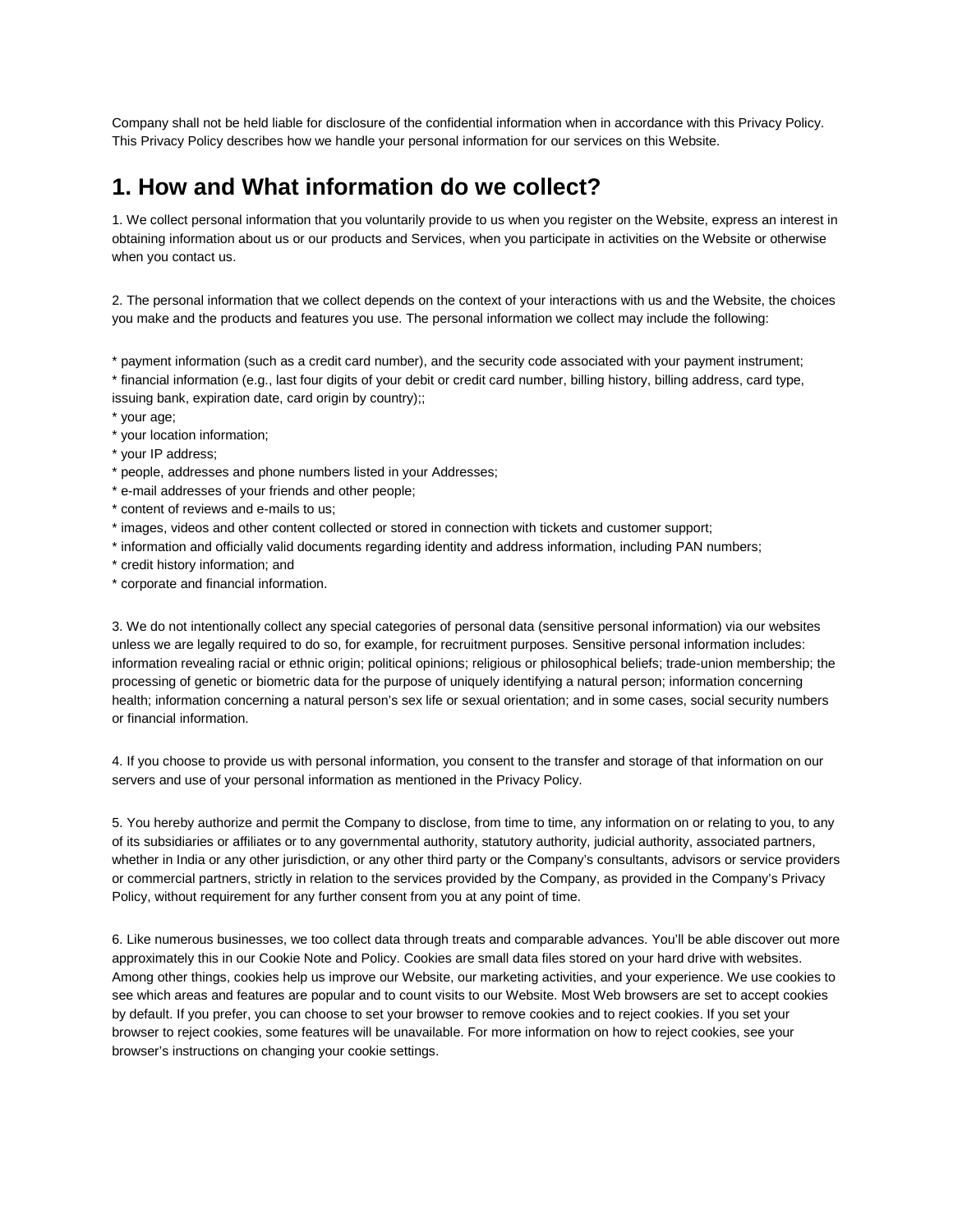7. If you interact with us on a social media platform using your social media account (e.g. Instagram or Facebook), we receive personal information about you such as your name, email address, and gender. Any personal information that we collect from your social media account depends on your social media account's privacy settings.

8. We may collect limited data from public databases, marketing partners, social media platforms, and other outside sources.

#### **2. How do we use your information?**

1. We collect personal information from you to identify you, to provide you with information required to service you, for analysis and evaluation in order to help us improve the services we provide and to enhance your experience by providing you with better services. The purpose of collection of your personal information also includes:

\* Purchase and delivery of products and services. We use your personal information to take and fulfill orders, deliver products and services, process payments, and communicate with you about orders, products and services, and promotional offers.

\* Provide, troubleshoot, and improve Hands On Tummy services. We use your personal information to provide functionality, analyse performance, fix errors, and improve the usability and effectiveness of Hands On Tummy's services.

\* Recommendations and personalization. We use your personal information to recommend features, products, and services that might be of interest to you, identify your preferences, and personalize your experience with Hands On Tummy's services.

\* Communicate with you. We use your personal information to communicate with you in relation to Hands On Tummy's services via different channels (e.g., by phone, e-mail, chat).

\* Advertising. We use your personal information to display interest-based ads for features, products, and services that might be of interest to you. We do not use information that personally identifies you to display interest-based ads.

\* To enforce our terms, conditions and policies for business purposes, to comply with legal and regulatory requirements or in connection with our contract.

\* To deliver targeted advertising to you. We may use your information to develop and display personalized content and advertising (and work with third parties who do so) tailored to your interests and/or location and to measure its effectiveness. For more information see Cookie Note and Policy

\* For other business purposes. We may use your information for other business purposes, such as data analysis, identifying usage trends, determining the effectiveness of our promotional campaigns and to evaluate and improve our Website, Services, products, marketing and your experience. We may use and store this information in aggregated and anonymized form so that it is not associated with individual end users and does not include personal information. We will not use identifiable personal information without your consent.

2. Your personal data will be retained in a form which enables the Company to identify the individual for no longer than it is necessary for the purposes for which the data was collected and used. Your personal data may be retained in certain files for a period of time as required by applicable law and following the Company's data retention policies in order to comply with such financial or legal requirements, to properly resolve disputes or to troubleshoot problems.

3. In addition, some types of information may be stored for an infinite duration due to legal requirements or technical constraints, and will, if practical, be blocked from further processing for purposes which are not mandatory by law or when a consent is withdrawn. The information that you provide may be stored or transferred in our systems or on the systems provided by our third parties.

#### **3. Sharing of Information**

1. Information about our customers is an important part of our business and we are not in the business of selling our customers' personal information to others. We share customers' personal information only as described below.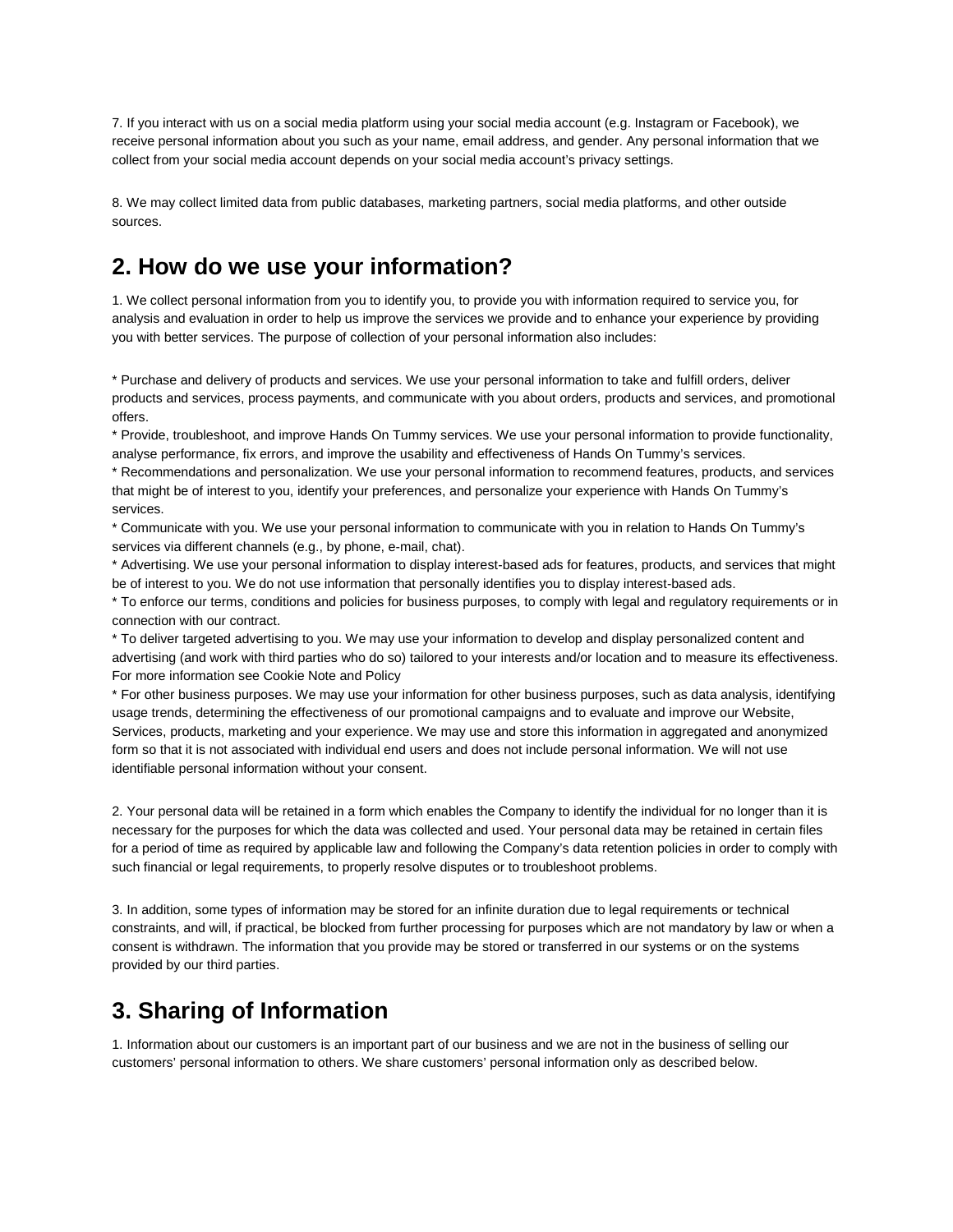2. We shall share your information with third parties (including related companies and third party service providers) in furtherance of provisioning of our services through the website. We share your information with any third parties strictly on a need to know basis, subject to adequate confidentiality obligations on the transferee. Apart from this, we take reasonably necessary steps to ensure that the data is treated securely and in accordance with this Privacy Policy. Any transfer of your personal data with other organizations outside of the Company or a country is shared only subject to adequate controls in place including the security of the data, in the following circumstances:

\* Satisfy any applicable law, regulation, legal process or enforceable governmental request;

\* Enforce applicable terms of use, including investigation of potential violations thereof;

\* Detect, prevent, or otherwise address fraud, security or technical issues;

\* Legitimate Interests: We may process your data when it is reasonably necessary to achieve our legitimate business interests.

\* Vital Interests: We may disclose your information where we believe it is necessary to investigate, prevent, or take action regarding potential violations of our policies, suspected fraud, situations involving potential threats to the safety of any person and illegal activities, or as evidence in litigation in which we are involved.

\* Using Third-Party Service Providers. We employ other companies and individuals to perform functions on our behalf. For example, fulfilling orders for products or services, delivering packages, analyzing data, providing marketing assistance, providing search results and links (including paid listings and links), processing payments, transmitting content, and providing customer service. These third-party service providers have access to personal information needed to perform their functions, but may not use it for other purposes. Further, they must process the personal information in accordance with applicable law.

\* Business Transfers. We may share or transfer your information in connection with, or during negotiations of, any merger, sale of company assets, financing, or acquisition of all or a portion of our business to another company.

\* Affiliates. We may share your information with our affiliates, in which case we will require those affiliates to honor this privacy notice. Affiliates include our parent company and any subsidiaries, joint venture partners or other companies that we control or that are under common control with us.

\* Business Partners. We may share your information with our business partners to offer you certain products, services or promotions.

Other than as set out above, you will receive notice when personal information about you might be shared with third parties, and you will have an opportunity to choose not to share the information. The access to the Company servers is limited strictly to authorized personnel(s) and your information or data is shared with the employees and authorised personnel(s) on a 'need to know basis' to complete the transaction and to provide the services by you.

#### **4. Cookie Note and Policy**

1. To optimize our web presence, we use cookies. These are small text files stored on your computer's main memory. These cookies are deleted after you close the browser. Other cookies remain on your computer (long-term cookies) and permit its recognition on your next visit. This allows us to improve your access to our site. This helps us to learn more about your interests, and provide you with essential features and services and for additional purposes, including:

a. Keeping track of items stores in your shopping basket.

b. Conducting research and diagnostics to improve the content, products, and services.

c. Preventing fraudulent activity.

d. Improving security.

Our cookies allow you to take advantage of some of our essential features. For instance, if you block or otherwise reject our cookie. You can prevent the storage of cookies by choosing a 'disable cookies' option in your browser settings. But this can limit the functionality of our services.

2. Approved third parties also may set cookies when you interact with our services.

3. Third parties include search engines, providers of measurement and analytics services, shipping companies, social media networks, and advertising companies.

4. Third parties use cookies in the process of delivering content, including ads relevant to your interests, to measure the effectiveness of their ads, and to perform services on behalf of us.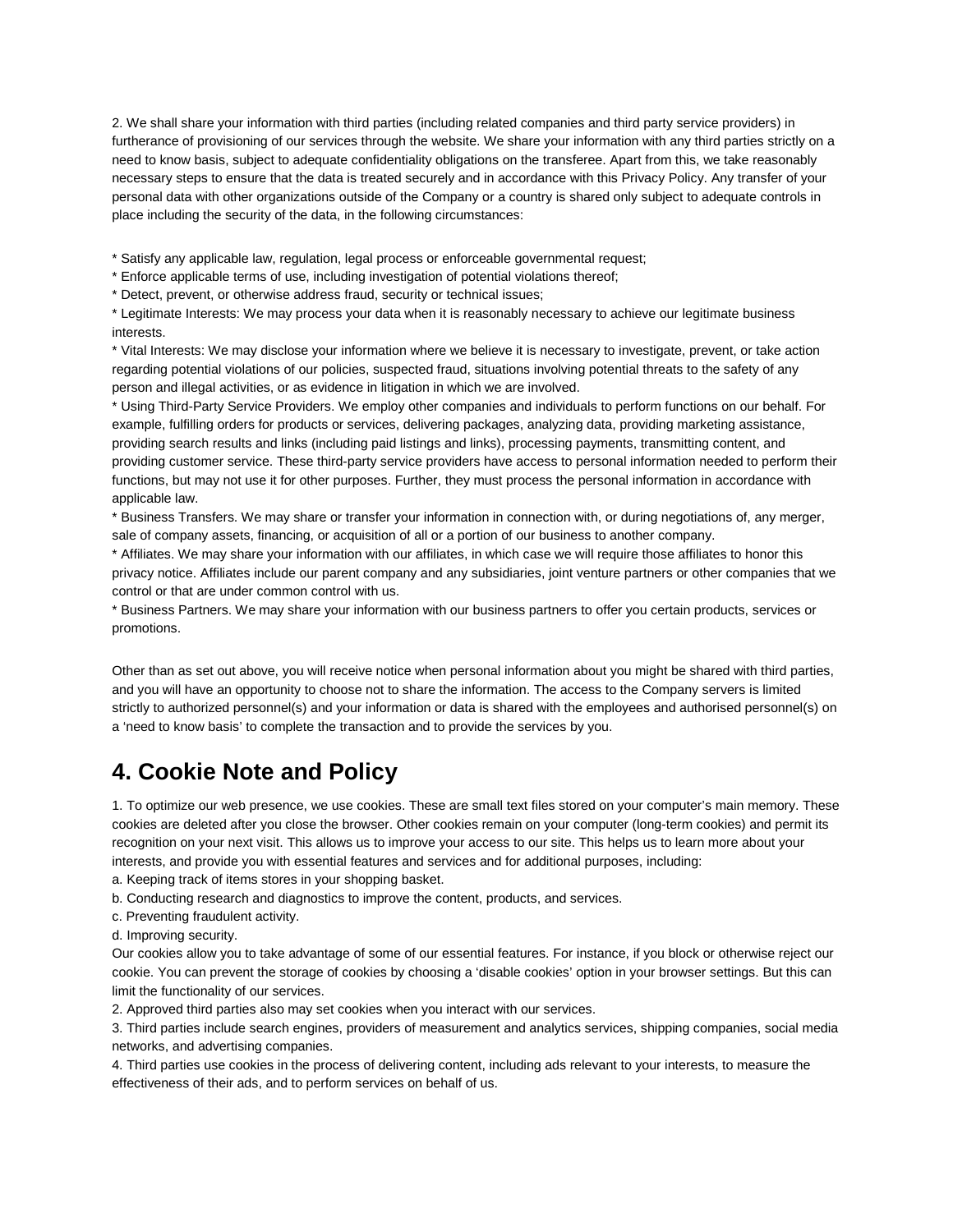# **5. User communications**

When you send email or other communication to us, we may retain those communications in order to process your inquiries, respond to your requests and improve our services.

# **6. Termination**

1. You or we may suspend or terminate your account or your use of this Website at any time, for any reason or for no reason. You are personally liable for any charges incurred through your account prior to termination. We reserve the right to change, suspend, or discontinue all or any aspects of this Website at any time without notice.

2. Inactivity: We energize individuals to effectively log in and utilize when they enroll an account. To keep your account dynamic, be beyond any doubt to log in at slightest each 6 (six) months. Inactivity for 6 (six) months would result in termination of the account. Points / credits can be availed / utilized as long as your account is active and in good standing. Termination of the account and. thus thereby the Services shall cease your ability to utilize any credits / points accrued in the account and the same shall be deleted.

# **7. How long do we retain your information?**

We will only keep your personal information for as long as it is necessary for the purposes set out in this privacy notice, unless a longer retention period is required or permitted by law (such as tax, accounting or other legal requirements). No purpose in this notice will require us keeping your personal information for longer than 3 (three) months past the termination of the user's account.

When we have no ongoing legitimate business need to process your personal information, we will either delete or anonymize such information, or, if this is not possible (for example, because your personal information has been stored in backup archives), then we will securely store your personal information and isolate it from any further processing until deletion is possible.

# **8. You are responsible for the information you provide**

You may complete a registration process as part of your use of this Website which may include the creation of a username, password and/or other identification information. Any username, password and/or other identification information must be kept confidential by you and must not be disclosed to, or shared with, anyone.

# **9. Security of your Information**

Our systems are designed keeping your security and privacy in mind.

\* We work to protect the security of your personal information during transmission by using encryption protocols and software.

\* We maintain physical, electronic, and procedural safeguards in connection with the collection, storage, processing, and disclosure of personal customer information.

\* It is important for you to protect against unauthorized access to your password and to your computers, devices and applications. Be sure to sign off when finished using a shared computer.

Our Website has stringent security practices and procedures in place to protect the loss, misuse, and alteration of the information under our control. Whenever you change or access your account information, we offer the use of a secure server. Once your information is in our possession, we adhere to strict security guidelines, protecting it against unauthorized access, disclosure, and destruction.

# **10. Rights of the users:**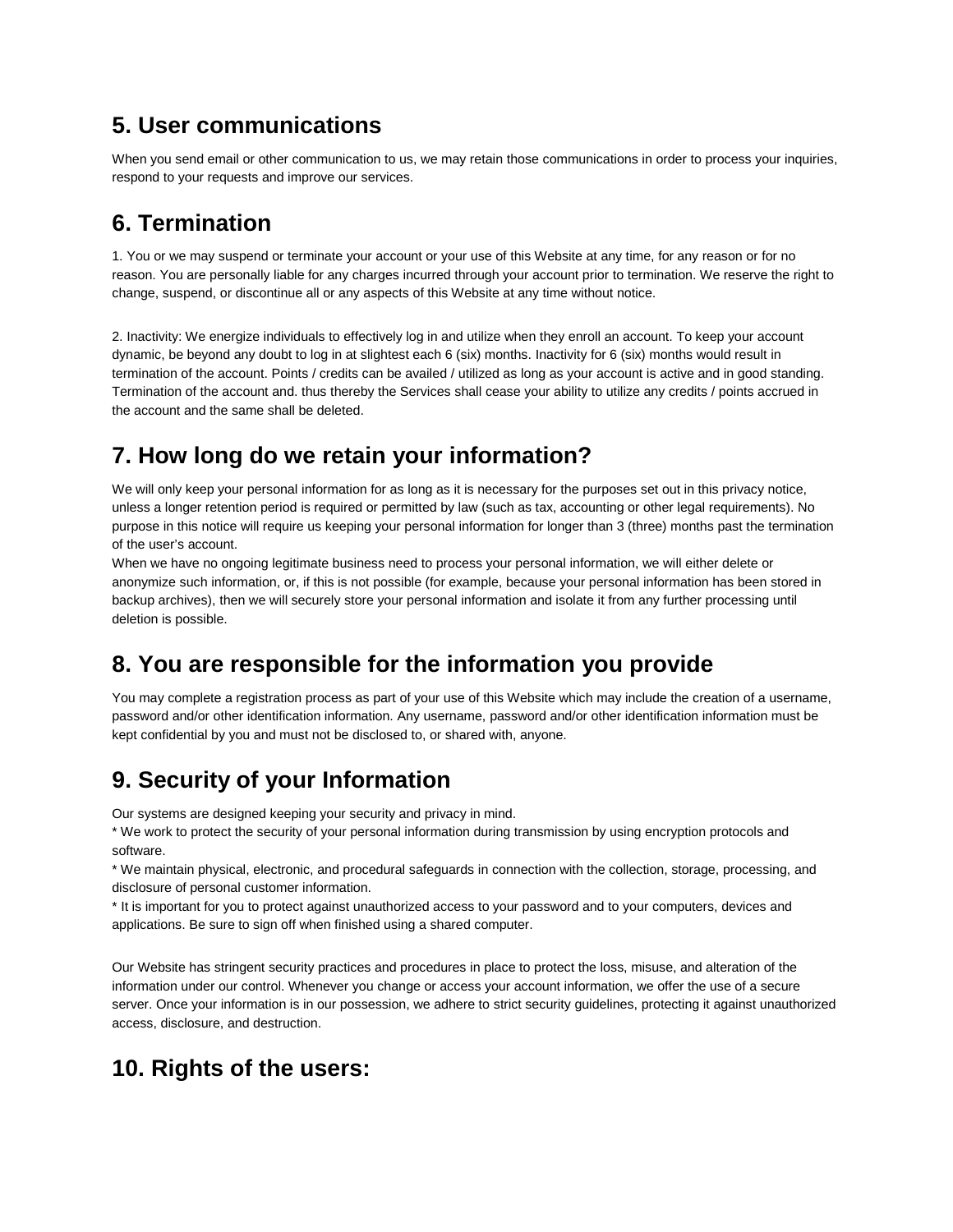- 1. Right to access and review data;
- 2. Right to get data rectified
- 3. Right to seek erasure of data
- 4. Right to withdraw consent
- 5. Option to the provider of data to not provide such data, prior to collection.

If you wish to cancel your account or request that we no longer use your information to provide you services, contact us via the information above. We will respond to your request to access or delete your information within 30 days. The information collected enables us to give you convenient access to our service offerings and products.

You hereby represent to the company that

\* The information you provide to the Company from time to time is and shall be authentic, correct, current and updated and you have all the rights, permissions and consents as may be required to provide such information to the Company. \* Your providing the information to Company's consequent storage, collection, usage, transfer, access or processing of the same shall not be in violation of any third party agreement, laws, charter documents, judgments, orders and decrees.

The Company shall not be liable with respect to any loss or damage sustained by reason of any disclosure (inadvertent or otherwise) of any data, if the same is either (a) required for sharing of information for purposes specified hereunder; or (b) was affected through no fault, act, or omission of the company.

# **11. Alerts**

The Company may alert the users by email, phone (through sms/call) or push-notifications to inform the users about new services offerings or other information which the Company feels might be useful for the users.

# **12. Account protection**

Your personal data are treated strictly confidential. To this purpose, the Company uses several security techniques including secure servers, firewalls and encryptions, as well as physical safeguard of the locations where the data are stored. We have in place appropriate administrative, technical, physical safeguards and security measures to protect the personal data you provide on this Website against accidental, unauthorized or unlawful loss, destruction, damage, alteration, access, disclosure or use and any other unlawful forms of processing. When we collect payment card details electronically, we use encryption coding.

In accordance with Information Technology Act 2000 and rules made there under, the name and contact details of the Grievance Officer are provided below.

#### **13. Grievance Officer**

If you have any questions or concerns about this Privacy Policy, or our practices with regards to your personal information, you may, at any time, contact our Grievance Officer via email on handsontummy@gmail.com.in OR call on +91 9986648106 directly in case of discrepancies, grievance or questions and suggestions concerning the data shared with the Company. The Grievance Officer shall address the grievances (if any) within 1 (One) month from the date of the receipt of such grievance.

#### **DISCLAIMER**

We reserve the right to modify these policies at any time, so please review it frequently. Changes and clarifications will take effect immediately upon their posting on the Website. If we make material changes to this policy, we will notify you here that it has been updated, so that you are aware of what information we collect, how we use it, and under what circumstances, if any, we use and/or disclose it.

In no event will the Company be liable to you or to any other party for any indirect, special, consequential or punitive damages for or arising from any use of, or access to, the personal information and Sensitive Personal Information or any